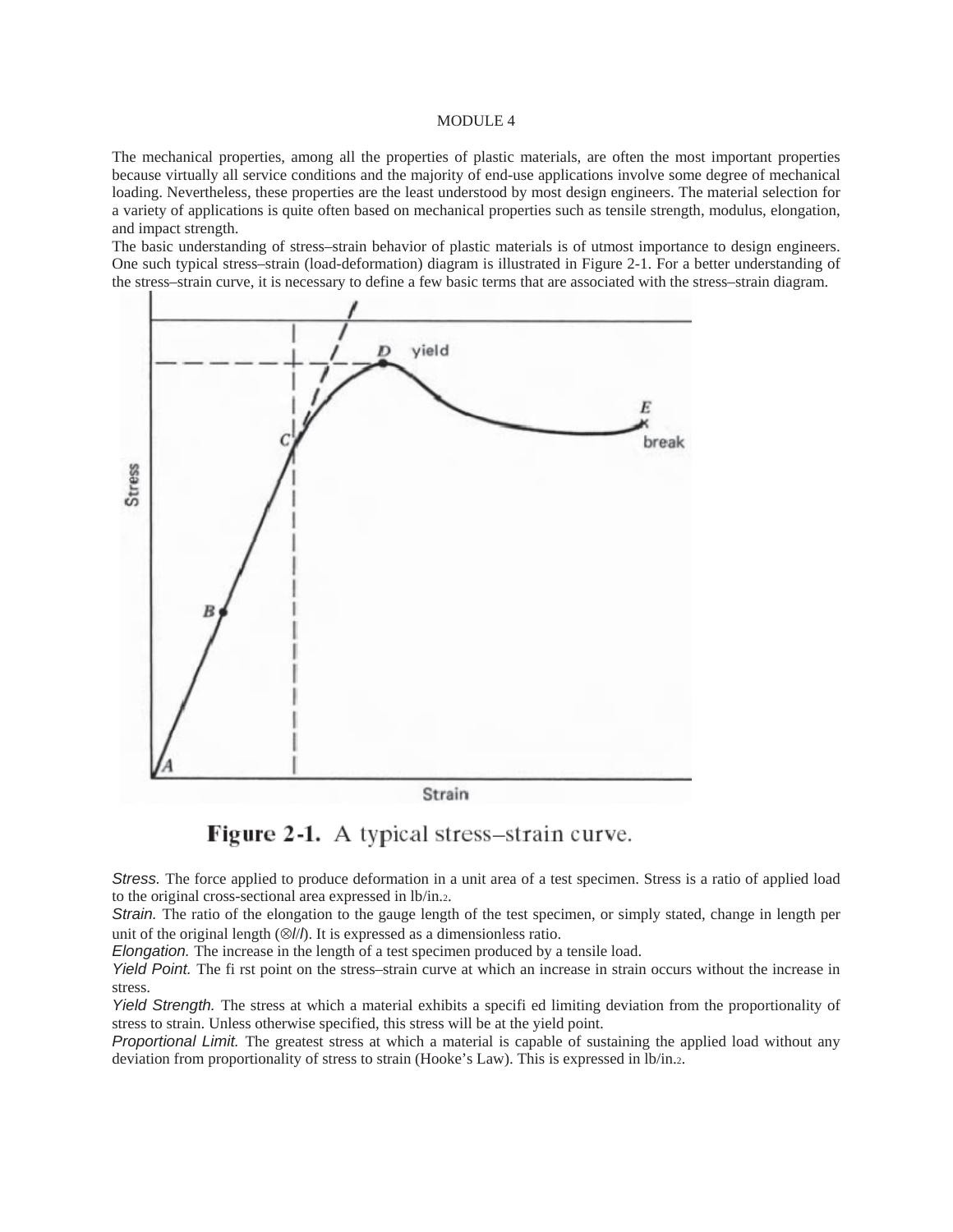*Modulus of Elasticity.* The ratio of stress to corresponding strain below the proportional limit of a material. It is expressed in *F*/*A*, usually lb/in.2 This is also known as Young's modulus. A modulus is a measure of material's stiffness.

*Ultimate Strength.* The maximum unit stress a material will withstand when subjected to an applied load in compression, tension, or shear. This is expressed in lb/in.2.

*Secant Modulus.* The ratio of the total stress to corresponding strain at any specific point on the stress–strain curve. It is also expressed in *F*/*A* or lb/in.2.

The stress–strain diagram illustrated in Figure 2-1 is typical of that obtained in tension for a constant rate of loading. However, the curves obtained from other loading conditions, such as compression or shear, are quite similar in appearance. The initial portion of the stress–strain curve between points *A* and *C* is linear and it follows Hooke's law, which states that for an elastic material the stress is proportional to the strain. The point *C* at which the actual curve deviates from the straight line is called the proportional limit, meaning that only up to this point is stress proportional to strain. The behavior of plastic material below the proportional limit is elastic in nature and therefore the deformations are recoverable. The deformations up to point *B* in Figure 2-1 are relatively small and have been associated with the bending and stretching of the interatomic bonds between atoms of plastic molecules as shown in Figure 2-2*a*. This type of deformation is instantaneous and recoverable. There is no permanent displacement of the molecules relative to each other. The deformation that occurs beyond point *C* in Figure 2-1 is similar to a straightening out of a coiled portion of the molecular chains (Figure2-2*b*). There is no intermolecular slippage and the deformations may be recoverable ultimately, but not instantaneously. The extensions that occur beyond the yield point or the elastic limit of the material are not recoverable (Figure 2-2*c*). There deformations occur because of the actual displacement of the molecules with respect to each other. The displaced molecules cannot slip back to their original positions and, therefore, a permanent deformation or set occurs. These three types of deformations, as shown in Figure 2-2, do not occur separately but are superimposed on each other. The bonding and the stretching of the interatomic bonds are almost instantaneous. However, the molecular uncoiling is relatively slow. Molecular slippage effects are the slowest of all three deformations



**Figure 2-2.** Extension types: (a) Bond bending, (b) uncoiling, (c) slippage.

The polymeric materials can be broadly classifi ed in terms of their relative softness, brittleness, hardness, and toughness. The tensile stress–strain diagrams serve as a basis for such a classifi cation (6). The area under the stress–strain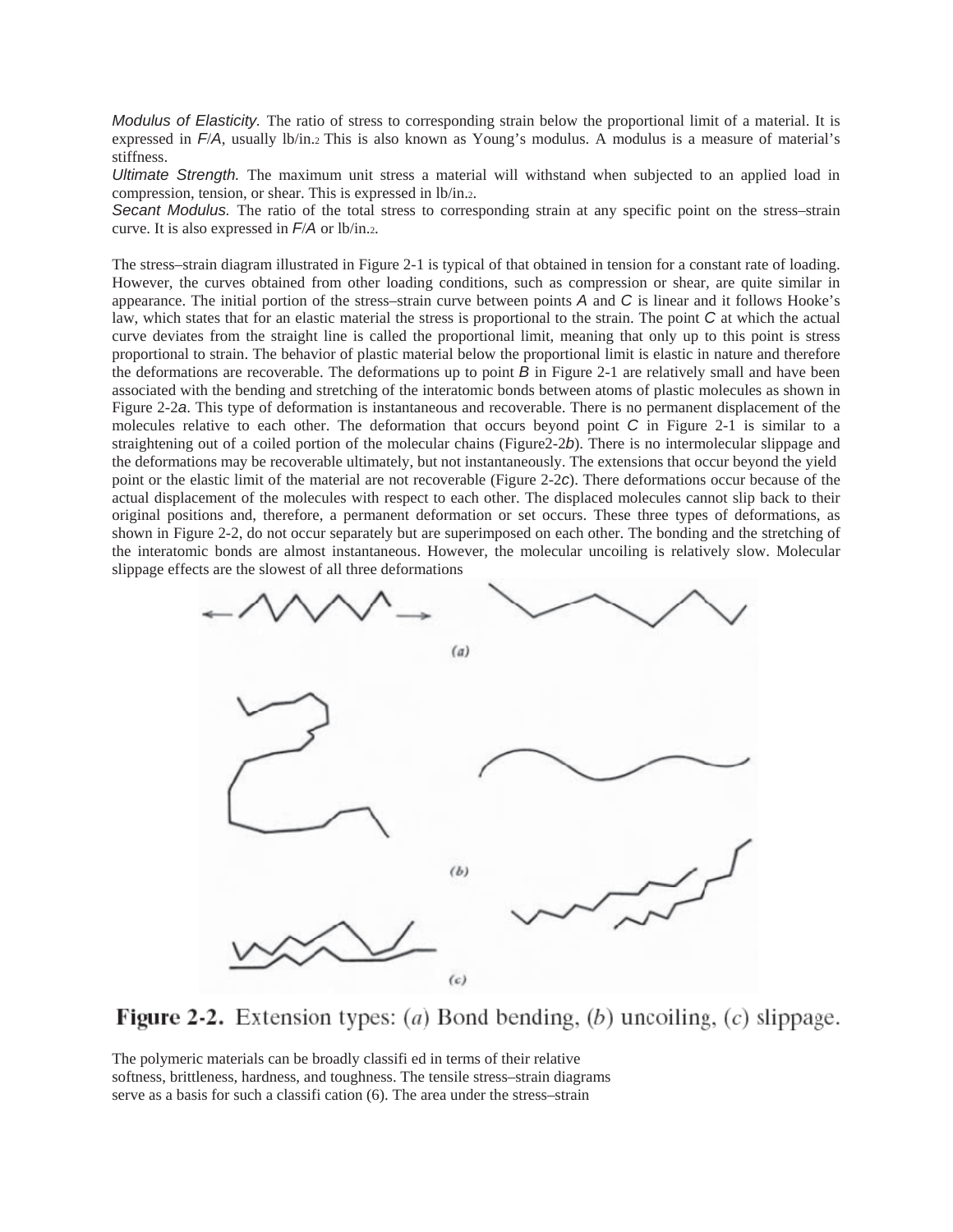curve is considered as the toughness of the polymeric material. Figure 2-4*a* illustrates typical tensile stress–strain curves for several types of polymeric

materials.

A soft and weak material is characterized by low modulus, low yield stress, and a moderate elongation at break point. Polytetrafl uoroethylene (PTFE) is a good example of one such type of plastic material.

A soft but tough material shows low modulus and low yield stress, but very high elongation and high stress at break. Polyethylene is a classic example of these types of plastics.

A hard and brittle material is characterized by high modulus and low elongation. It may or may not yield before breaking. One such type of polymer is general purpose phenolic.

A hard and strong material has high modulus, high yield stress, usually high ultimate strength, and low elongation. Acetal is a good example of this class of materials.

A hard and tough material is characterized by high modulus, high yield stress, high elongation at break, and high ultimate strength. Polycarbonate is considered a hard and tough material. Figure 2-4*b* illustrates the relation between ductility and strength.



# **TENSILE TESTS (ASTM D 638, ISO 527-1)**

Tensile elongation and tensile modulus measurements are among the most important indications of strength in a material and are the most widely specified properties of plastic materials. Tensile test, in a broad sense, is a measurement of the ability of a material to withstand forces that tend to pull it apart and to determine to what extent the material stretches before breaking. Tensile modulus, an indication of the relative stiffness of a material, can be determined from a stress–strain diagram. Different types of plastic materials are often compared on the basis of tensile strength, elongation, and tensile modulus data. Many plastics are very sensitive to the rate of straining and environmental conditions.

# **Apparatus**

The tensile testing machine of a constant-rate-of-crosshead movement is used. It has a fi xed or essentially stationary member carrying one grip, and a movable member carrying a second grip. Self-aligning grips employed for holding the test specimen between the fixed member and the movable member prevent alignment problems. A controlledvelocity drive mechanism is used. Some of the commercially available machines use a closed-loop servo-controlled drive mechanism to provide a high degree of speed accuracy.

# **Test Specimens and Conditioning**

Test specimens for tensile tests are prepared many different ways. Most often, they are either injection molded or compression molded. The specimens may also be prepared by machining operations from materials in sheet, plate, slab, or similar form. Test specimen dimensions vary considerably depending upon the requirements and are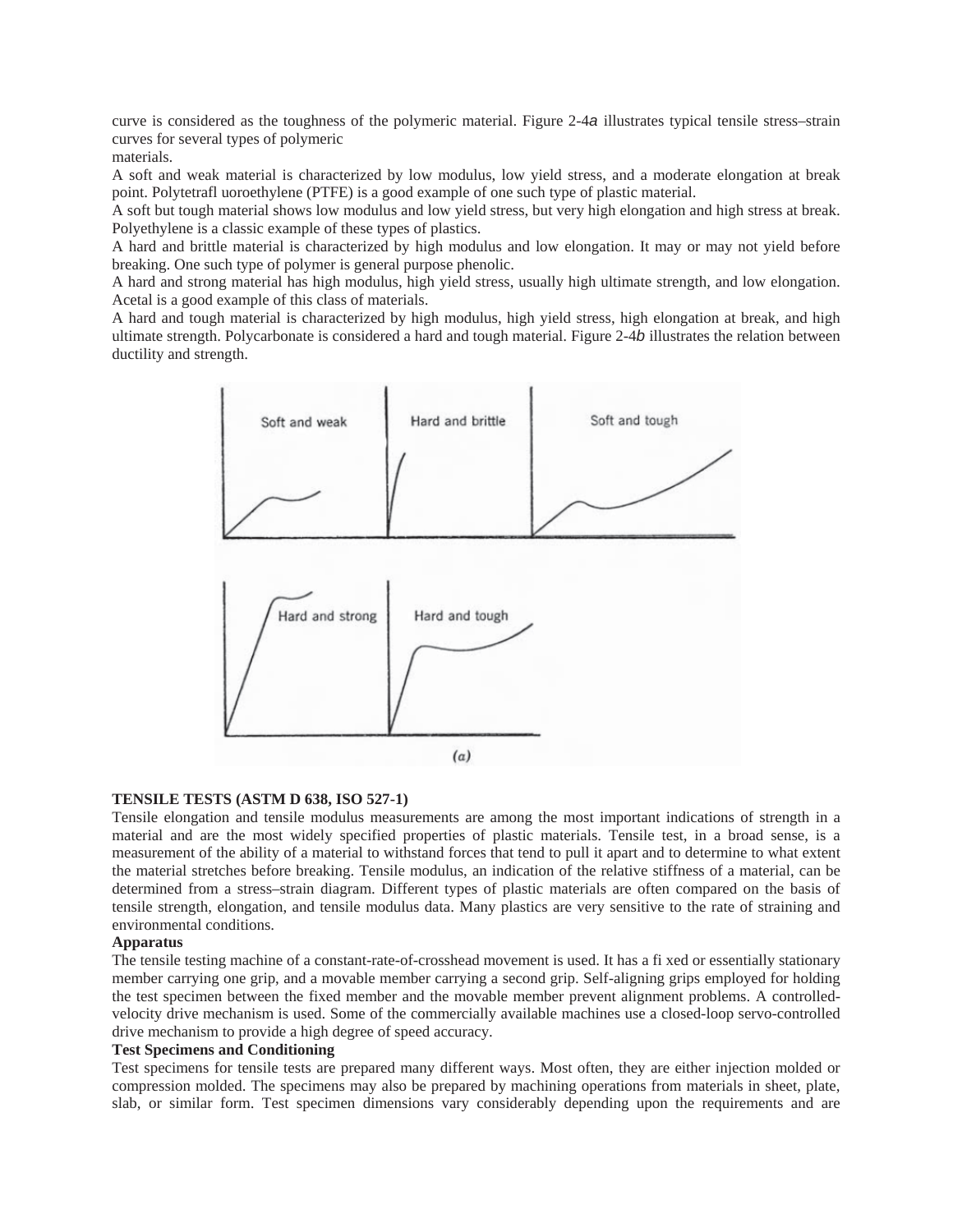described in detail in the ASTM book of standards. Figure 2-9 shows ASTM D 638 Type I tensile test specimen most commonly used for testing rigid and semirigid plastics.

The specimens are conditioned using standard conditioning procedures. Since the tensile properties of some plastics change rapidly with small changes in temperature, it is recommended that tests be conducted in the standard laboratory atmosphere of 23  $\Box$ } 2°C and 50  $\Box$ } 5 percent relative humidity.

# **Test Procedures**

# *A. Tensile Strength*

The speed of testing is the relative rate of motion of the grips or test fixtures during the test. There are basically five different testing speeds specified in the ASTM D638 Standard. The most frequently employed speed of testing is 0.2 in./min. Whenever possible, the speed indicated by the specification for the material being tested should be used. If a test speed is not given, appropriate speed that causes rupture between 30 sec and 5 min should be chosen. The test specimen is positioned vertically in the grips of the testing machine. The grips are tightened evenly and firmly to prevent any slippage. The speed of testing is set at the proper rate and the machine is started. As the specimen elongates, the resistance of the specimen increases and is detected by a load cell. This load value (force) is recorded by the instrument. Some machines also record the maximum (peak) load obtained by the specimen, which can be recalled after the completion of the test. The elongation of the specimen is continued until a rupture of the specimen is observed. Load value at break is also recorded. The tensile strength at yield and at break (ultimate tensile strength) are calculated.

# *B. Tensile Modulus and Elongation*

Tensile modulus and elongation values are derived from a stress–strain curve. An extensometer is attached to the test specimen as shown in Figure 2-10*a*. The extensometer is a strain gauge type of device that magnifi es the actual stretch of the specimen considerably. Reliability of the strain measurement is affected by the traditional contact extensometers due to the actual physical contact with the test specimen. In recent years, many test equipment manufacturers have developed noncontact measurement systems based on optical, video and laser devices to overcome problems associated with contact extensometers.

# **FLEXURAL PROPERTIES (ASTM D 790, ISO 178)**

The stress–strain behavior of polymers in fl exure is of interest to a designer as well as a polymer manufacturer. Flexural strength is the ability of the material to withstand bending forces applied perpendicular to its longitudinal axis. The stresses induced by the fl exural load are a combination of compressive and tensile stresses. This effect is illustrated in Figure 2-16. Flexural properties are reported are reported and calculated in terms of the maximum stress and strain that occur at the outside surface of the test bar. Many polymers do not break under fl exure even after a large defl ection that makes determination of the ultimate fl exural strength impractical for many polymers. In such cases, the common practice is to report fl exural yield strength when the maximum strain in the outer fi ber of the specimen has reached 5 percent. For polymeric materials that break easily under fl exural load, the specimen is defl ected until a rupture occurs in the outer fi bers.

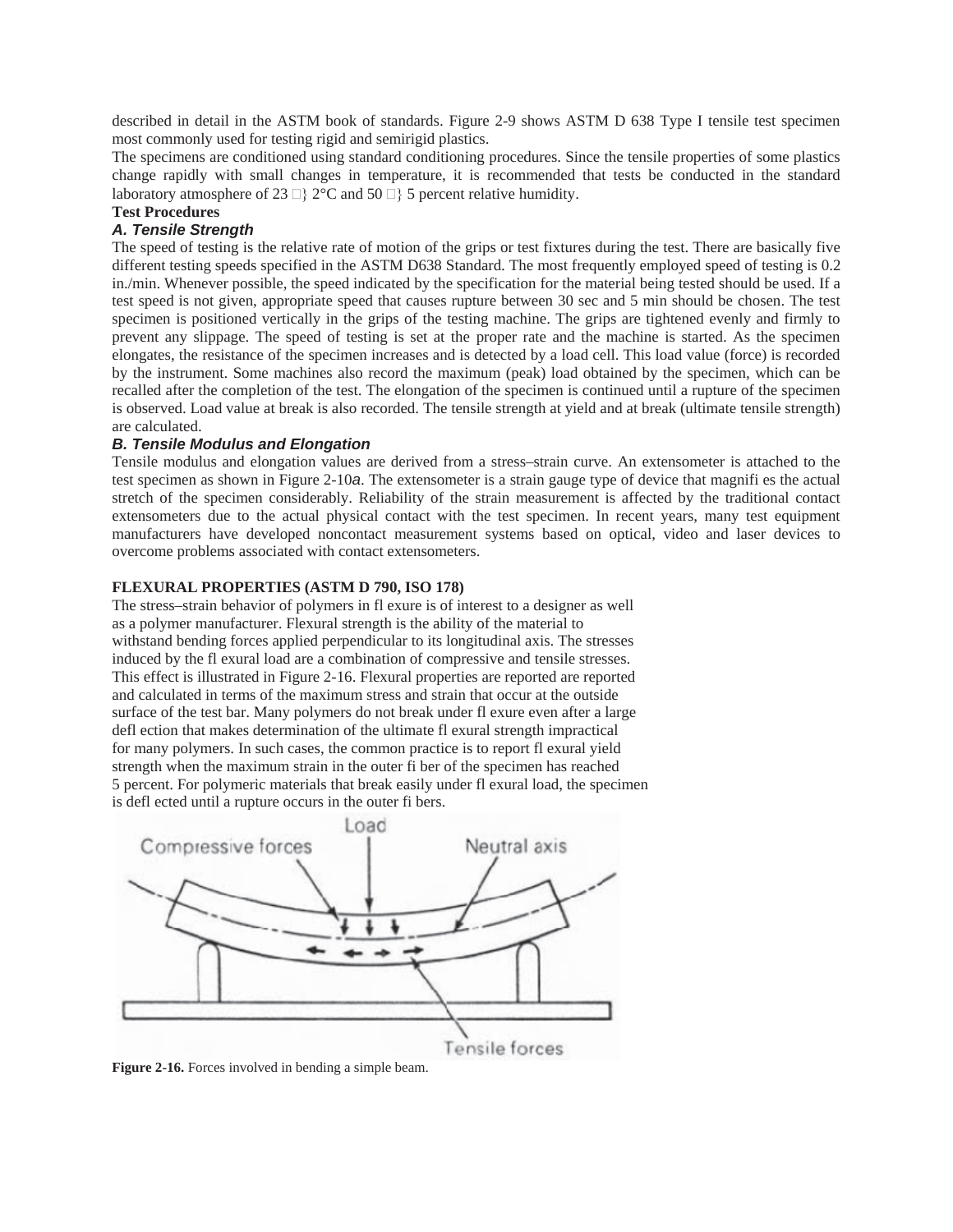There are several advantages of fl exural strength tests over tensile tests (14). If a material is used in the form of a beam and if the service failure occurs in bending, then a fl exural test is more relevant for design or specifi cation purposes than a tensile test, which may give a strength value very different from the calculated strength of the outer fi ber in the bent beam. The fl exural specimen is comparatively easy to prepare without residual strain. The specimen alignment is also more difficult in tensile tests. Also, the tight clamping of the test specimens creates stress concentration points. One other advantage of the fl exural test is that at small strains, the actual deformations are suffi ciently large to be measured accurately.

There are two basic methods that cover the determination of flexural properties of plastics. Method 1 is a three-point loading system utilizing center loading on a simple supported beam. A bar of rectangular cross section rests on two supports and is loaded by means of a loading nose midway between the supports. The maximum axial fiber stresses occur on a line under the loading nose. A closeup of a specimen in the testing apparatus is shown in Figure 2-17. This method is especially useful in determining flexural properties for quality control and specification purposes.

Method 2 is a four-point loading system utilizing two load points equally spaced from their adjacent support points, with a distance between load points of one-third of the support span. In this method, the test bar rests on two supports and is loaded at two points (by means of two loading noses), each an equal distance from the adjacent support point. This arrangement is shown schematically in Figure 2-18.

Method 2 is very useful in testing material that do not fail at the point of maximum stress under a three-point loading system. The maximum axial fiber stress occurs over the area between the loading noses.

## **Apparatus**

Quite often, the machine used for tensile testing is also used for flexural testing. The upper or lower portion of the movable crosshead can be used for flexural testing. The loading nose and support must have cylindrical surfaces. The radius of the nose and the nose support should be at least  $1/\overline{8}$  in. to avoid excessive indentation or failure due to stress concentration directly under the loading nose. A strain gauge type of mechanism called a deflectometer or compressometer is used to measure defl ection in the specimen.

# **Test Specimens and Conditioning**

The specimens used for fl exural testing are bars of rectangular cross section and are cut from sheets, plates, or molded shapes. The common practice is to mold the specimens to the desired fi nished dimensions. The specimens are conditioned in accordance with Procedure A of ASTM methods D618 as explained in Chapter 11 of this book. The specimens of size  $1/8 \cdot 1/2 \cdot 4$  in. are the most commonly used.

# **Test Procedures and Calculations**

The test is initiated by applying the load to the specimen at the specifi ed crosshead rate. The defl ection is measured either by a gauge under the specimen in contact with it in the center of the support span or by measurement of the motion of the loading nose relative to the supports. A load–defl ection curve is plotted if the determination of fl exural modulus value is desired.

The maximum fi ber stress is related to the load and sample dimensions and is calculated using the following equation:

Method 1 
$$
S = \frac{3PL}{2bd^2}
$$

where  $S$  = stress (psi);  $P$  = load (lb);  $L$  = length of span (in.);  $b$  = width of specimen (in.);  $d$  = thickness of specimen (in.).

Flexural strength is equal to the maximum stress in the outer fibers at the moment of break. This value can be calculated by using the above stress equation by letting load value *P* equal the load at the moment of break.

For materials that do not break at outer fiber strains up to 5 percent, the flexural yield strength is calculated using the same equation. The load value *P* in this case is the maximum load at which there is no longer an increase in load with an increase in deflection.

# **Modulus of Elasticity (Flexural Modulus)**

The fl exural modulus is a measure of the stiffness during the fi rst or initial part of the bending process. The fl exural modulus is represented by the slope of the initial straight-line portion of the stress–strain curve and is calculated by dividing the change in stress by the corresponding change in strain. The procedure to calculate flexural modulus is similar to the one described previously for tensile modulus calculations.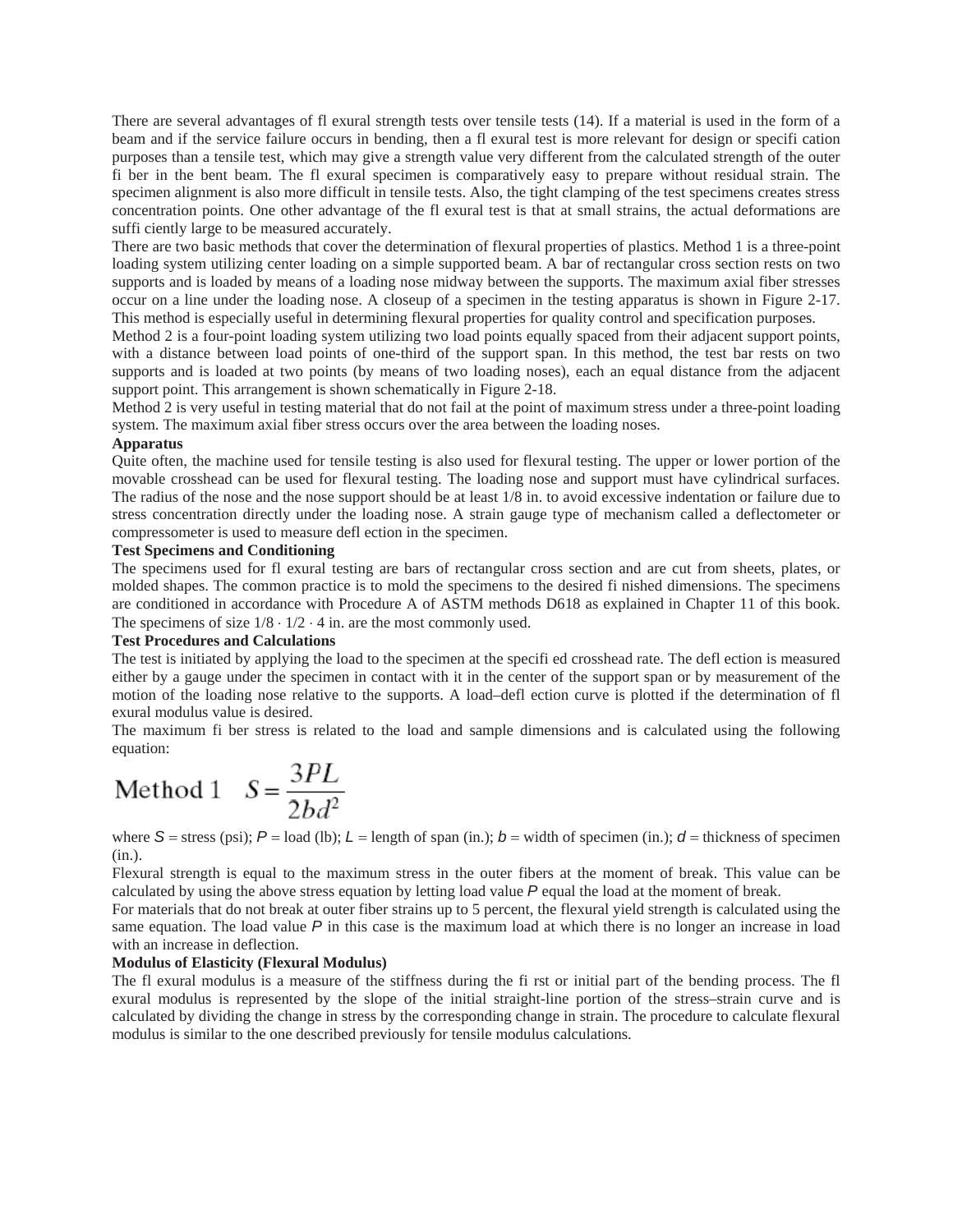# Mechanical Behaviour of Plastics 85

they do aid in the understanding and analysis of the behaviour of viscoelastic materials. Some of the more important models will now be considered.

# **(a) Maxwell Model**

The Maxwell Model consists of a spring and dashpot in series at shown in Fig. 2.34. This model may be analysed as follows.



Fig. 2.34 The Maxwell model

# **Stress-Strain Relations**

The spring is the elastic component of the response and obeys the relation

$$
\sigma_1 = \xi \cdot \varepsilon_1 \tag{2.27}
$$

where  $\sigma_1$  and  $\varepsilon_1$  are the stress and strain respectively and  $\xi$  is a constant.

The dashpot is the viscous component of the response and in this case the stress  $\sigma_2$  is proportional to the rate of strain  $\dot{\epsilon}_2$ , ie

$$
\sigma_2 = \eta \cdot \dot{\varepsilon}_2 \tag{2.28}
$$

where  $\eta$  is a material constant.

### **Equilibrium Equation**

For equilibrium of forces, assuming constant area

$$
Applied Stress, \sigma = \sigma_1 = \sigma_2 \tag{2.29}
$$

# **Geometry of Deformation Equation**

The total strain,  $\varepsilon$  is equal to the sum of the strains in the two elements. So

$$
\varepsilon = \varepsilon_1 + \varepsilon_2 \tag{2.30}
$$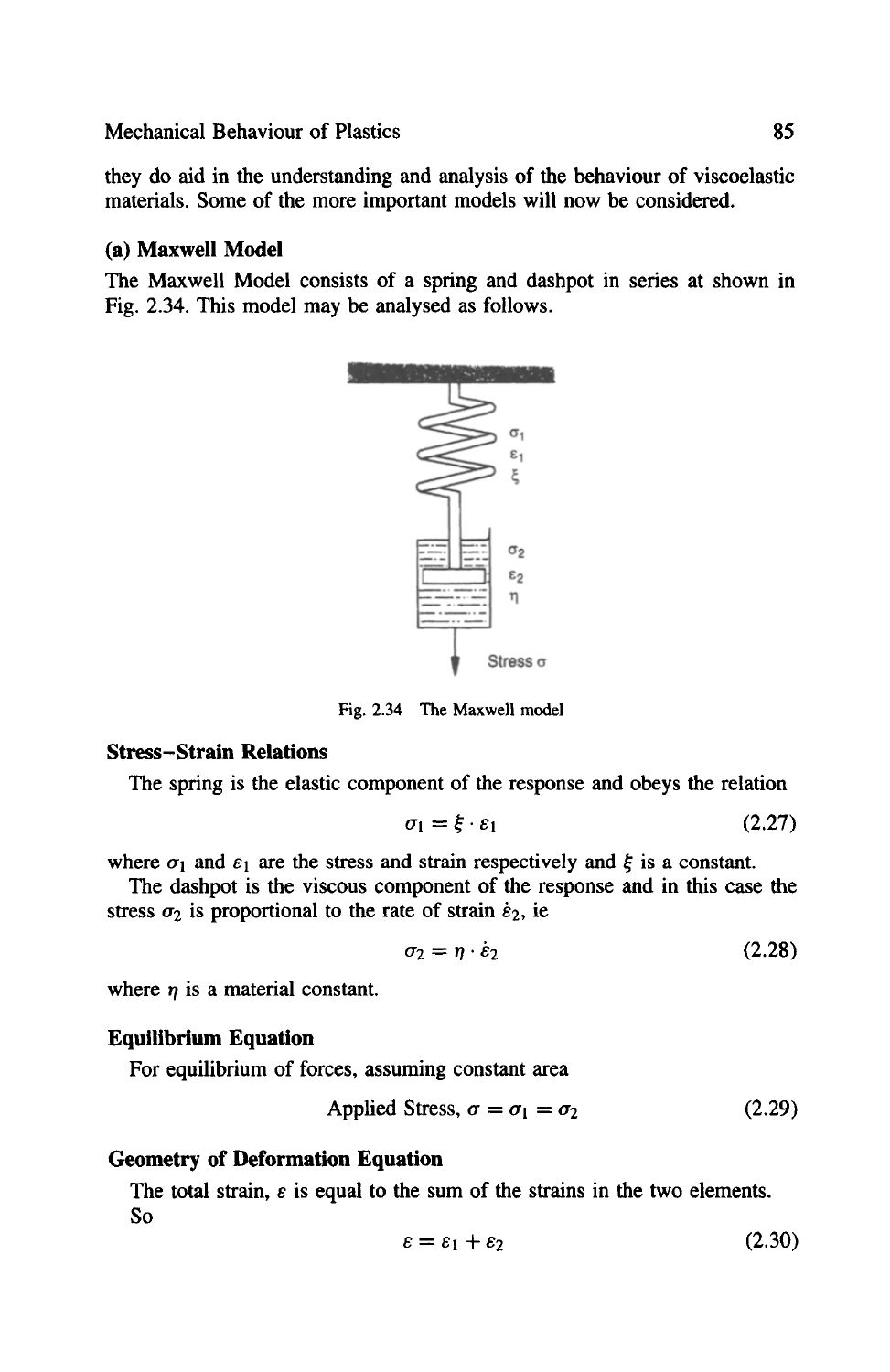From equations (2.27), (2.28) and (2.30)

$$
\dot{\varepsilon} = \frac{1}{\xi}\dot{\sigma}_1 + \frac{1}{\eta}\sigma_2
$$
  

$$
\dot{\varepsilon} = \frac{1}{\xi}\cdot\dot{\sigma} + \frac{1}{\eta}\cdot\sigma
$$
 (2.31)

This is the governing equation of the Maxwell Model. It is interesting to consider the response that this model predicts under three common timedependent modes of deformation.

#### (i) Creep

If a constant stress,  $\sigma_o$ , is applied then equation (2.31) becomes

$$
\dot{\varepsilon} = \frac{1}{\eta} \cdot \sigma_o \tag{2.32}
$$

which indicates a constant rate of increase of strain with time.

From Fig. 2.35 it may be seen that for the Maxwell model, the strain at any time, t, after the application of a constant stress,  $\sigma_o$ , is given by



 $\varepsilon(t) = \frac{\sigma_o}{\xi} + \frac{\sigma_o}{\eta}t$ 

Fig. 2.35 Response of Maxwell model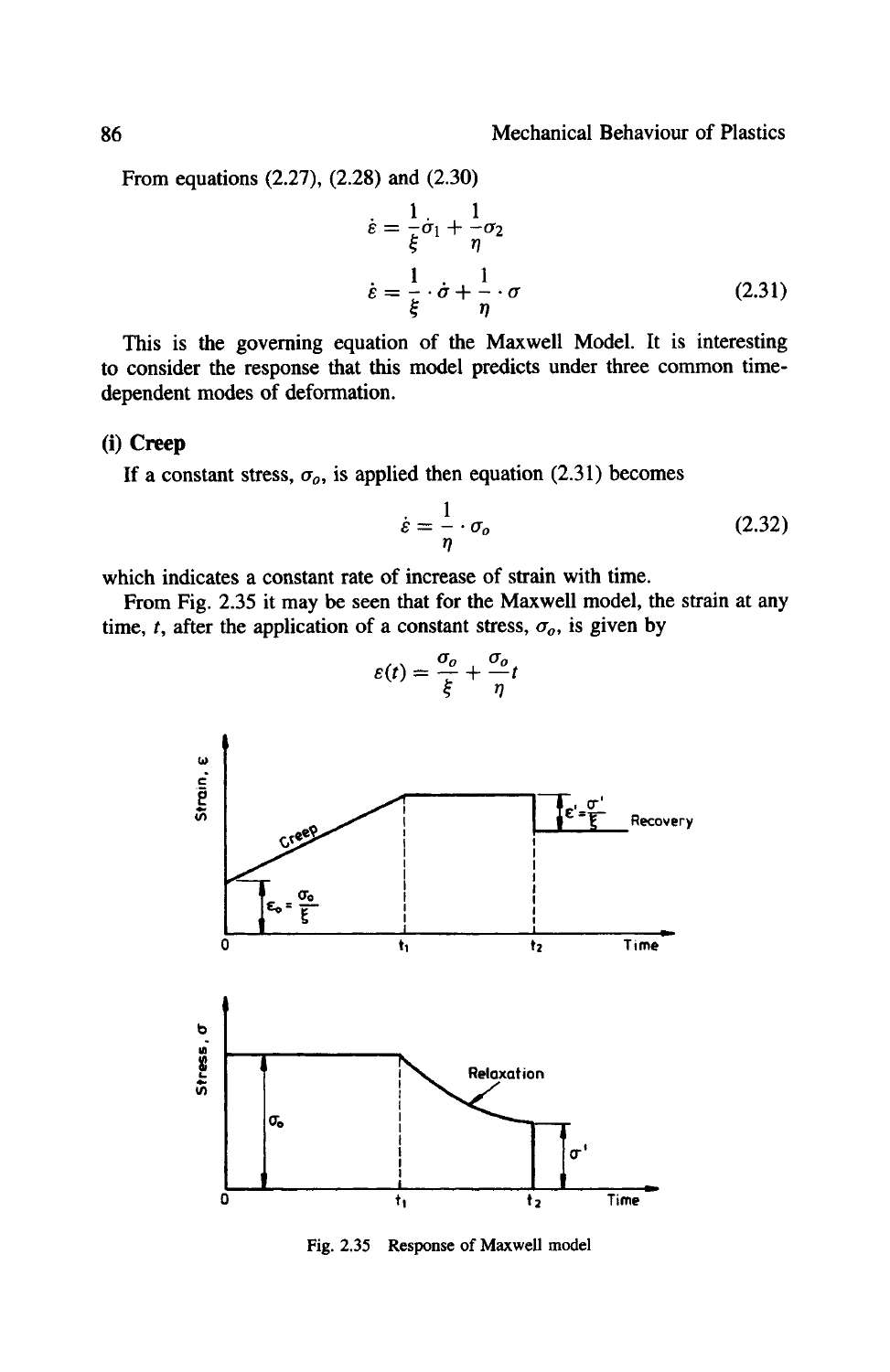Mechanical Behaviour of Plastics 87

Hence, the creep modulus,  $E(t)$ , is given by

$$
E(t) = \frac{\sigma_o}{\varepsilon(t)} = \frac{\xi \eta}{\eta + \xi t}
$$
 (2.33)

#### **(ii) Relaxation**

If the strain is held constant then equation (2.31) becomes

$$
0=\frac{1}{\xi}\cdot\dot{\sigma}+\frac{1}{\eta}\cdot\sigma
$$

Solving this differential equation (see Appendix B) with the initial condition  $\sigma = \sigma_o$  at  $t = t_o$  then,

$$
\sigma(t) = \sigma_o e^{-\frac{\xi}{\eta}t} \tag{2.34}
$$

$$
\sigma(t) = \sigma_o e^{-t/T_R} \tag{2.35}
$$

where  $T_R = \eta/\xi$  is referred to as the *relaxation time*.

This indicates that the stress decays exponentially with a time constant of  $n/\xi$  (see Fig. 2.35).

### **(iii) Recovery**

When the stress is removed there is an instantaneous recovery of the elastic strain,  $\varepsilon^1$ , and then, as shown by equation (2.31), the strain rate is zero so that there is no further recovery (see Fig. 2.35).

It can be seen therefore that although the relaxation behaviour of this model is acceptable as a first approximation to the actual materials response, it is inadequate in its prediction for creep and recovery behaviour.

# **(b) Kelvin or Voigt** Model

In this model the spring and dashpot elements are connected in parallel as shown in Fig. 2.36.



Fig. 2.36 The Kelvin or Voigt Model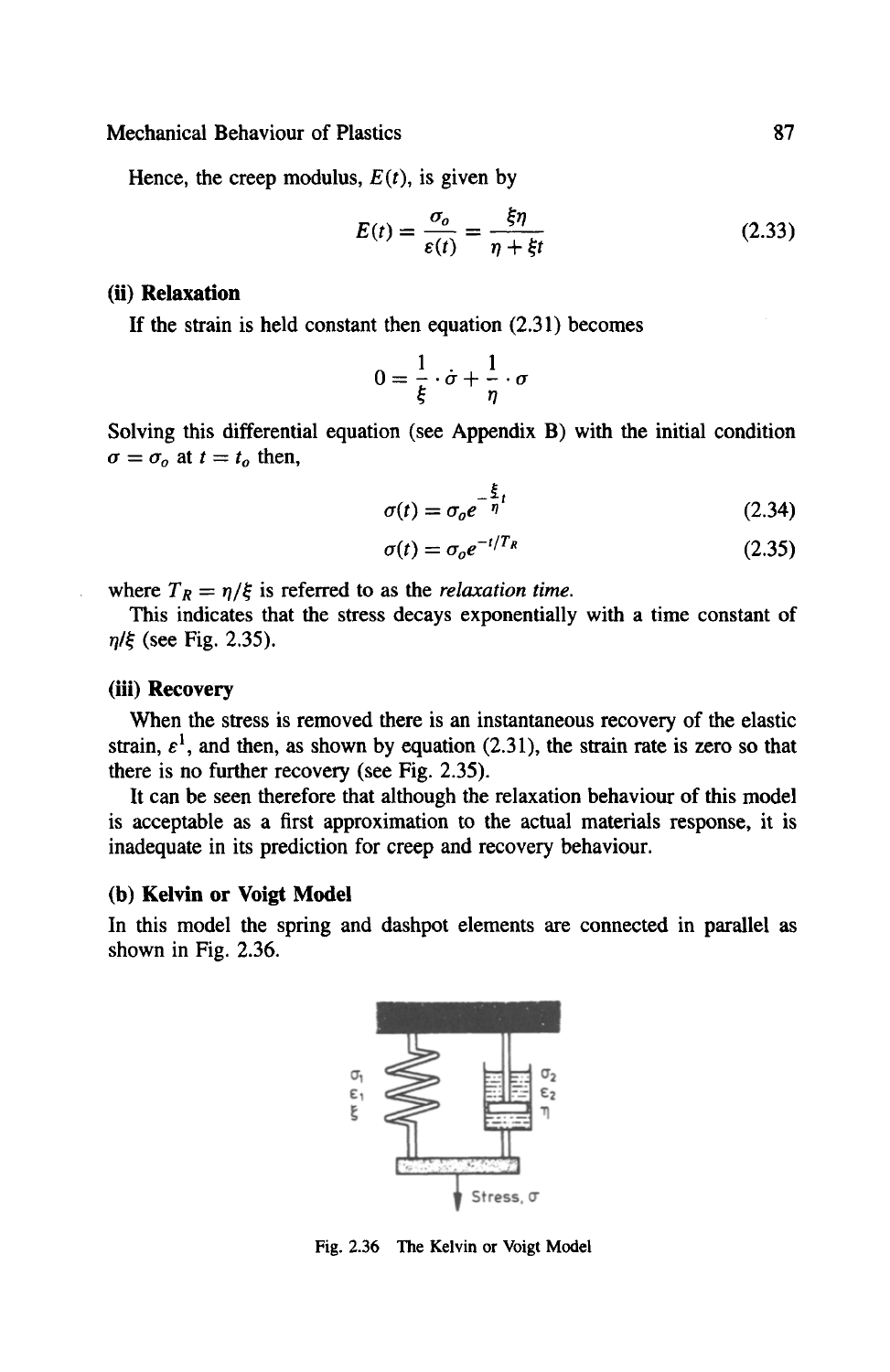# **Stress-Strain Relations**

These are the same as the Maxwell Model and are given by equations (2.27) and (2.28).

#### **Equilibrium Equation**

For equilibrium of forces it can be seen that the applied load is supported jointly by the spring and the dashpot, so

$$
\sigma = \sigma_1 + \sigma_2 \tag{2.36}
$$

# **Geometry of Deformation Equation**

In this case the total strain is equal to the strain in each of the elements, i.e.

$$
\varepsilon = \varepsilon_1 = \varepsilon_2 \tag{2.37}
$$

From equations (2.27), (2.28) and (2.36)

$$
\sigma = \xi \cdot \varepsilon_1 + \eta \dot{\varepsilon}_2
$$

or using equation (2.37)

$$
\sigma = \xi \cdot \varepsilon + \eta \cdot \dot{\varepsilon} \tag{2.38}
$$

This is the governing equation for the Kelvin (or Voigt) Model and it is interesting to consider its predictions for the common time dependent deformations.

#### **(i) Creep**

If a constant stress,  $\sigma_o$ , is applied then equation (2.38) becomes

$$
\sigma_o = \xi \cdot \varepsilon + \eta \varepsilon
$$

and this differential equation may be solved for the total strain,  $\varepsilon$ , to give

$$
\varepsilon(t) = \frac{\sigma_o}{\xi} \left[ 1 - e^{-\frac{\xi}{\eta}t} \right]
$$

where the ratio  $\eta/\xi$  is referred to as the *retardation time*,  $T_R$ .

This indicates an exponential increase in strain from zero up to the value,  $\sigma$ <sub>o</sub>/ $\xi$ , that the spring would have reached if the dashpot had not been present. This is shown in Fig. 2.37. As for the Maxwell Model, the creep modulus may be determined as

$$
E(t) = \frac{\sigma_o}{\varepsilon(t)} = \xi \left[ 1 - e^{-\frac{t}{T_R}} \right]^{-1}
$$
 (2.39)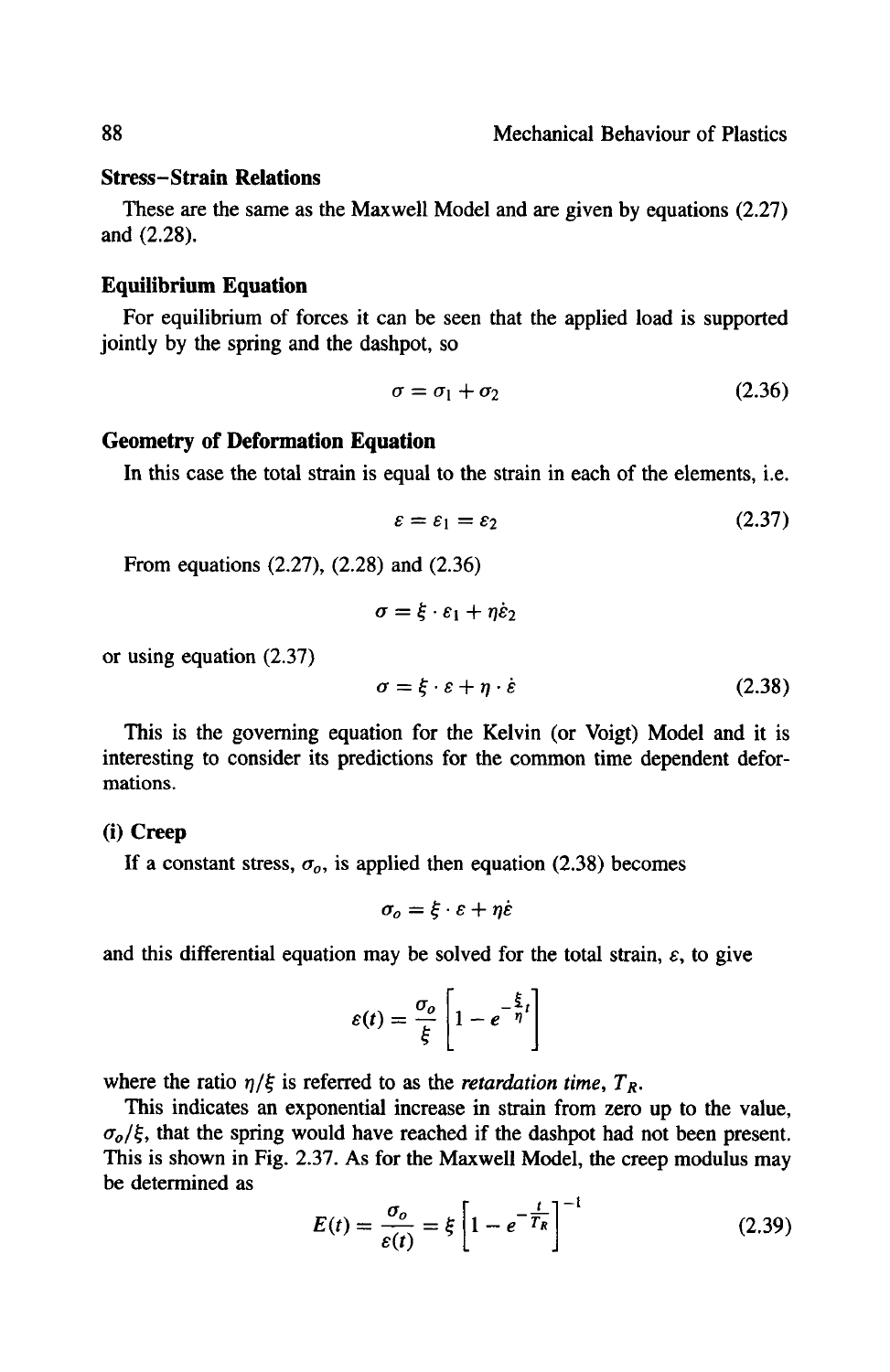Mechanical Behaviour of Plastics



Fig. 2.37 Response of Kelvin/Voigt model

# **(ii) Relaxation**

If the strain is held constant then equation (2.38) becomes

$$
\sigma = \xi \cdot \varepsilon
$$

That is, the stress is constant and supported by the spring element so that the predicted response is that of an elastic material, i.e. no relaxation (see Fig. 2.37)

# **(iii) Recovery**

If the stress is removed, then equation (2.38) becomes

$$
0=\xi\cdot\varepsilon+\eta\dot{\varepsilon}
$$

Solving this differential equation with the initial condition  $\varepsilon = \varepsilon'$  at the time of stress removal, then

$$
\varepsilon(t) = \varepsilon' e^{-\frac{\xi t}{\eta}}
$$
 (2.40)

This represents an exponential recovery of strain which is a reversal of the predicted creep.

### **(c) More Complex Models**

It may be seen that the simple Kelvin model gives an acceptable first approximation to creep and recovery behaviour but does not account for relaxation. The Maxwell model can account for relaxation but was poor in relation to creep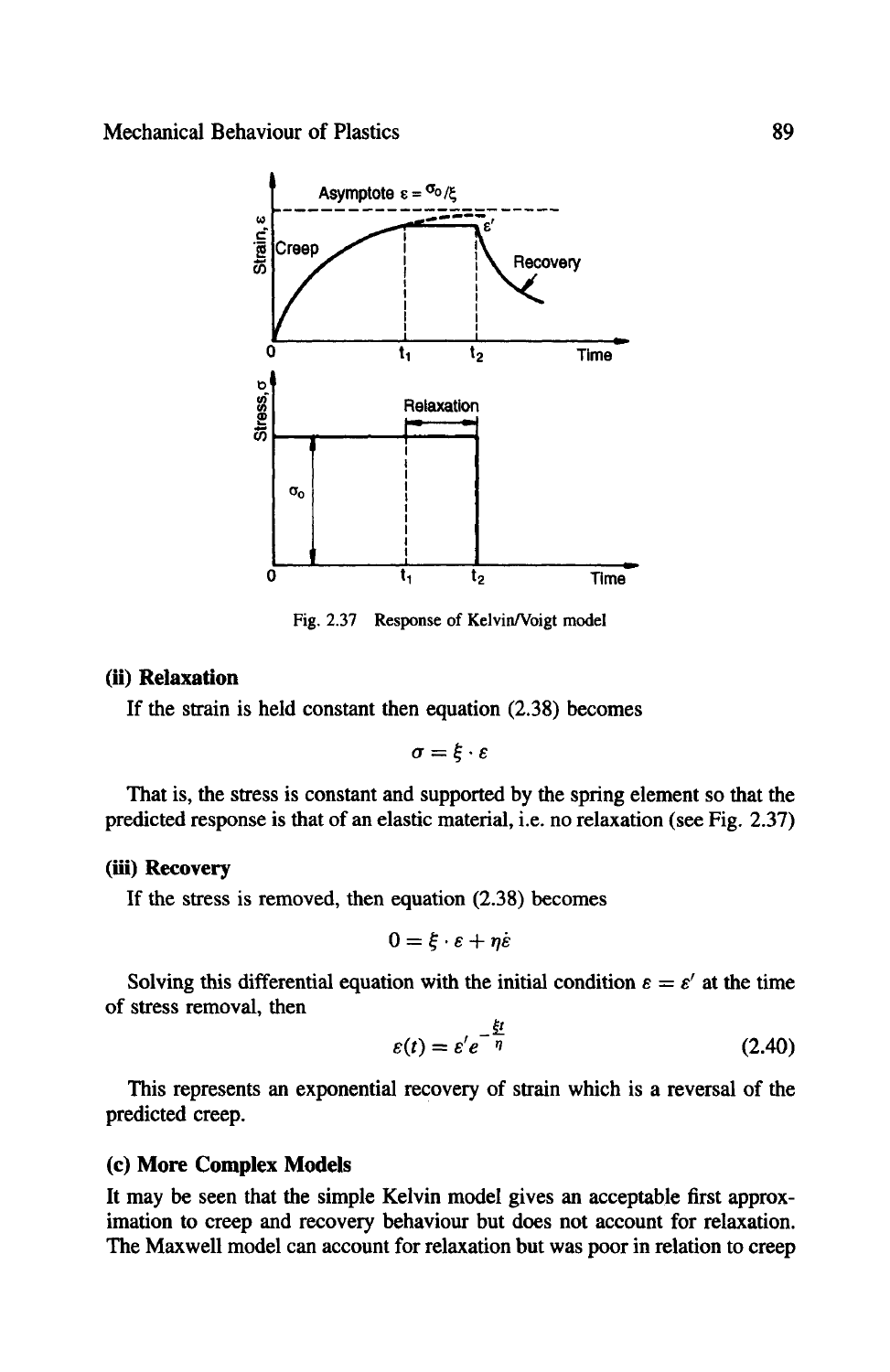and recovery. It is clear therefore that some compromise may be achieved by combining the two models. Such a set-up is shown in Fig. 2.38. In this case the stress-strain relations are again given by equations (2.27) and (2.28). The geometry of deformation yields.

Total strain,  $\varepsilon = \varepsilon_1 + \varepsilon_2 + \varepsilon_k$  (2.41)



Fig. 2.38 Maxwell and Kelvin models in series

where  $\varepsilon_k$  is the strain response of the Kelvin Model. From equations (2.27), (2.28) and (2.41).

$$
\varepsilon(t) = \frac{\sigma_o}{\xi_1} + \frac{\sigma_o t}{\eta_1} + \frac{\sigma_o}{\xi_2} \left[ 1 - e^{-\frac{\xi_2 t}{\eta_2}} \right]
$$
 (2.42)

From this the strain rate may be obtained as

$$
\dot{\varepsilon} = \frac{\sigma_o}{\eta_1} + \frac{\sigma_o}{\eta_2} e^{-\frac{\xi_2}{\eta_2}t} \tag{2.43}
$$

The response of this model to creep, relaxation and recovery situations is the sum of the effects described for the previous two models and is illustrated in Fig. 2.39. It can be seen that although the exponential responses predicted in these models are not a true representation of the complex viscoelastic response of polymeric materials, the overall picture is, for many purposes, an acceptable approximation to the actual behaviour. As more and more elements are added to the model then the simulation becomes better but the mathematics become complex.

**Example** 2.12 An acrylic moulding material is to have its creep behaviour simulated by a four element model of the type shown in Fig. 2.38. If the creep curve for the acrylic at  $14$  MN/m<sup>2</sup> is as shown in Fig. 2.40, determine the values of the four constants in the model.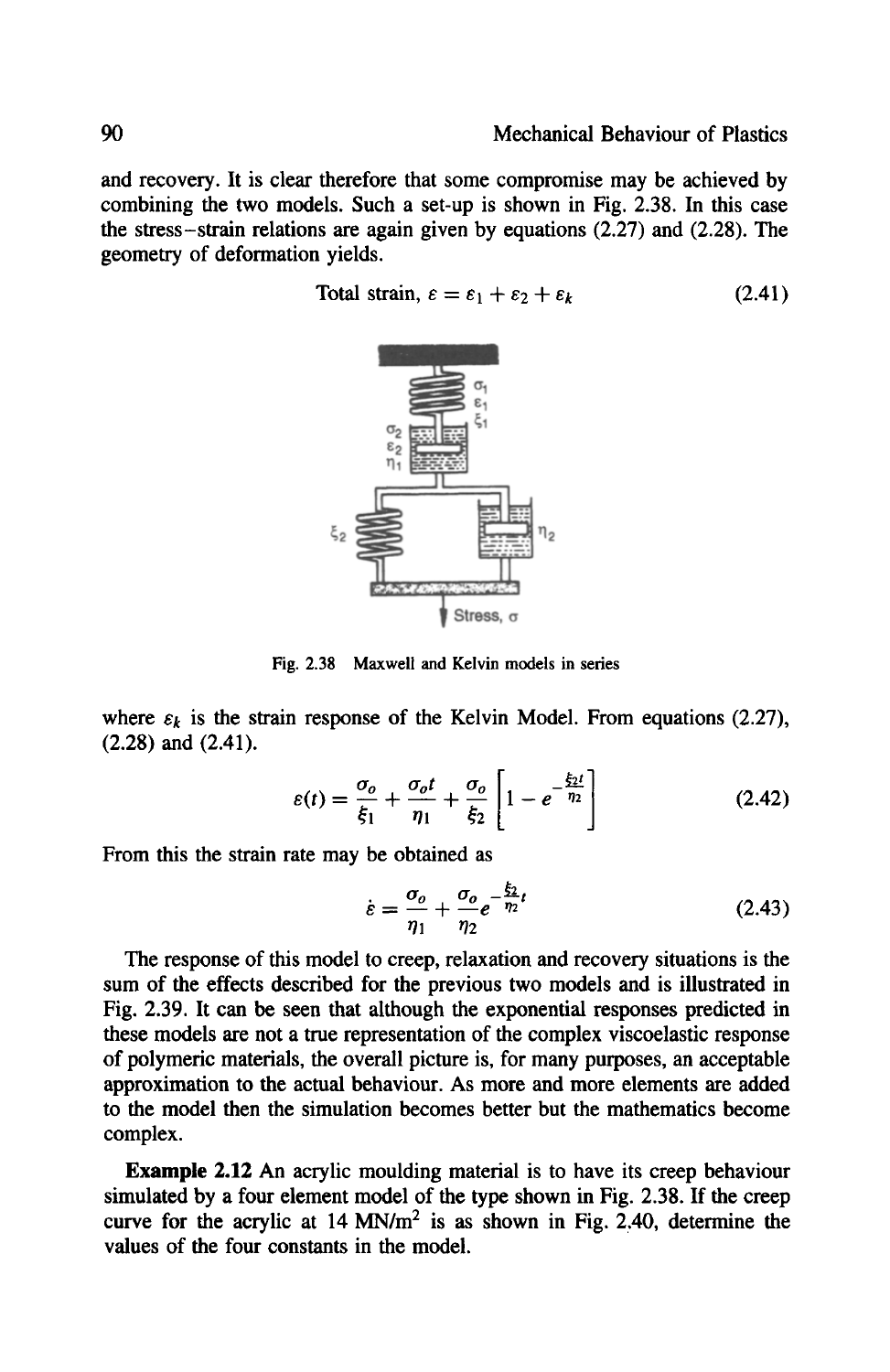

Fig. 2.39 Response of combined Maxwell and Kelvin models



Fig. 2.40 Creep curve for acrylic at  $20^{\circ}$ C

Solution The spring element constant,  $\xi_1$ , for the Maxwell model may be obtained from the instantaneous strain,  $\varepsilon_1$ . Thus

$$
\xi_1 = \frac{\sigma_o}{\varepsilon_1} = \frac{14}{0.005} = 2800 \text{ MN/m}^2
$$

 $\overline{a}$ 

The dashpot constant,  $\eta_1$ , for the Maxwell element is obtained from the slope of the creep curve in the steady state region (see equation (2.32)).

$$
\eta_1 = \frac{\sigma_o}{\dot{\varepsilon}} = \frac{14}{1.167 \times 10^{-6}} = 1.2 \times 10^7 \text{ MN}.\text{hr/m}^2
$$

$$
= 4.32 \times 10^{10} \text{ MN}.\text{s/m}^2
$$